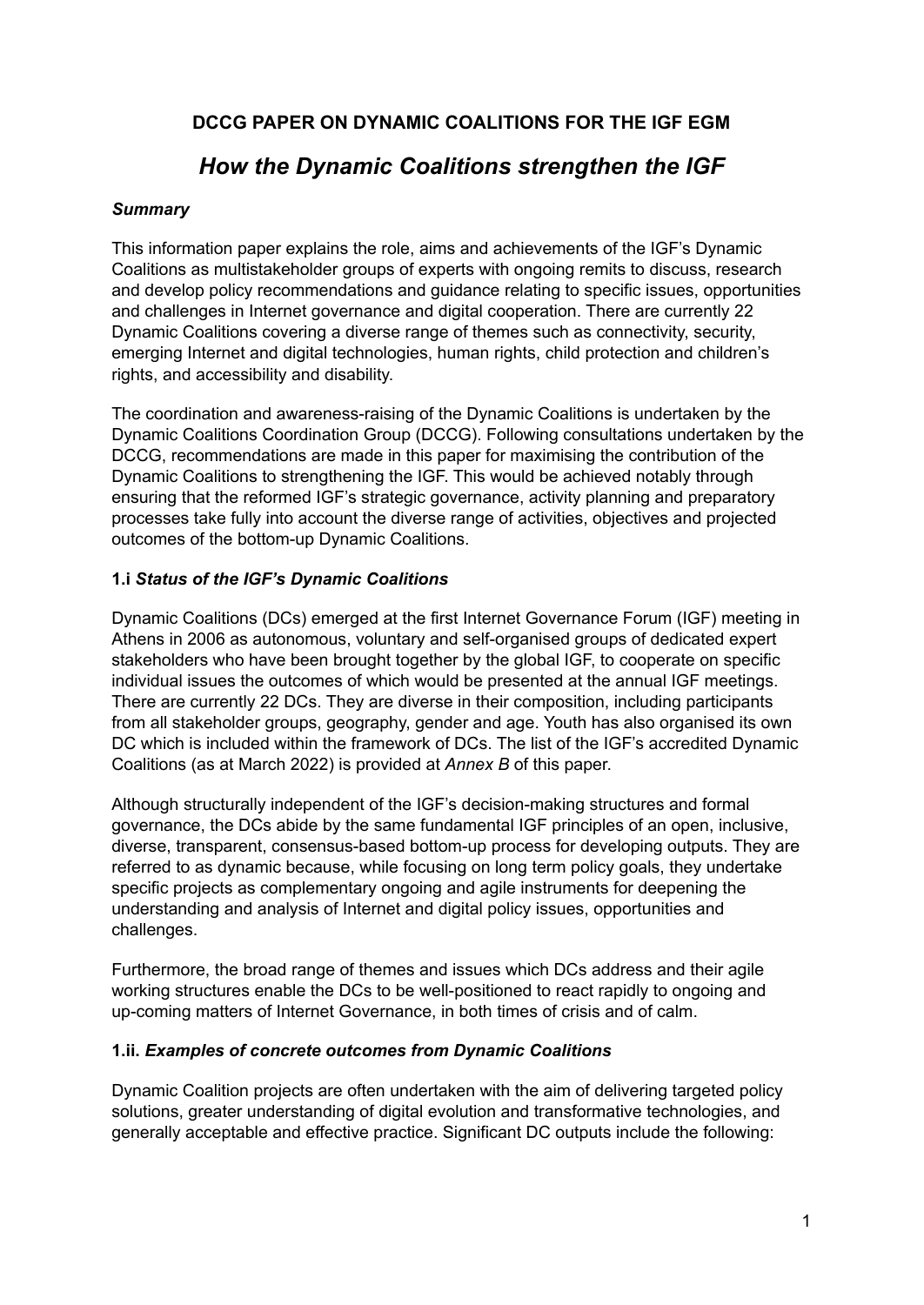- ➢ *Charter of Human Rights and [Principles](https://internetrightsandprinciples.org/charter/) for the Internet* developed by the Internet Rights and Principles Coalition
- ➢ *The [Community](https://www.intgovforum.org/multilingual/filedepot_download/4391/2376) Network Manual* developed by the DC on Community Connectivity
- ➢ *[Recommendations](https://www.intgovforum.org/cms/documents/igf-meeting/igf-2016/830-dcpr-2015-output-document-1/file) on Terms of Service and Human Rights* developed by DC on Platform Responsibility
- ➢ *The Value of Internet [Openness](https://www.intgovforum.org/en/filedepot_download/6114/2375) in Times on Crisis* published by DC on net neutrality and DC on Community Connectivity
- ➢ *Policy options for [connecting](https://www.eifl.net/system/files/resources/201702/cenb_call_for_input_dc-pal1.pdf) and enabling the next billion* proposed by the DC on Public Access in Libraries
- ➢ *Toolkit for Internet [Governance](https://docs.google.com/document/d/17aGZX7k90QdIe0vnRJExYbiC0_cFSOfqnsvjR1g-QiY/edit?usp=sharing) Schools V1 & Living [document](https://docs.google.com/document/d/1EMIiNy1UE2BiuND8eWp6V5-ghZ6ZVmqShodpJQyNOuo/edit?usp=sharing)* released by the DC on Schools in Internet Governance

#### **1.iii.** *The supporting role of the Dynamic Coalitions Coordination Group (DCCG)*

The Dynamic Coalitions Coordination Group (DCCG) emerged following the 10th IGF in João Pessoa, Brazil, during what was the first-ever main IGF session dedicated to the specific work of Dynamic Coalitions. Members of various coalitions had already developed the practice of exchanging views on interrelated aspects of their respective issues and areas of work and organisational practices, and the establishment of the DCCG provided a formal basis for undertaking such cross-fertilisation of ideas and mutual sharing of examples of successful outcome-oriented objectives.

The DCCG then proceeded to develop a framework of modalities for Dynamic Coalitions based on agreed common principles, and recommended generally applicable rules of procedure. Accreditation by the IGF Secretariat of individual Dynamic Coalitions is based on adherence to these principles. The DCCG has also issued guidelines for inclusiveness relating to the membership of the coalitions and the operation of open mail lists and the maintenance of open archives.

A link to the DCCG's terms of reference is provided in Section 3 below. The DCCG meets regularly in open sessions as a convener of open and constructive discussions. In this way, the DCCG prepares the ground for an overarching framing of the broad diversity of themes and issues addressed by Dynamic Coalitions.

Through its liaison with the IGF Secretariat, the DCCG also provides a valuable forum for seeking cooperative support within the IGF network to promote awareness of DCs' focussed activities, to advance their interests and objectives consistent with the IGF's strategic planning and delivery of concrete IGF outcomes. Likewise, by including a MAG liaison, the DCCG maintains an active communications channel with the MAG. The DCCG provides updates on the cooperative activities of the Dynamic Coalitions at the MAG's open consultations and preparatory meetings.

The DCCG also has the facility to make specific requests for thematic main sessions led by the Dynamic Coalitions at the annual IGF event and advises on sustaining the practice of allocating slots in the programme for those individual Dynamic Coalitions that request them.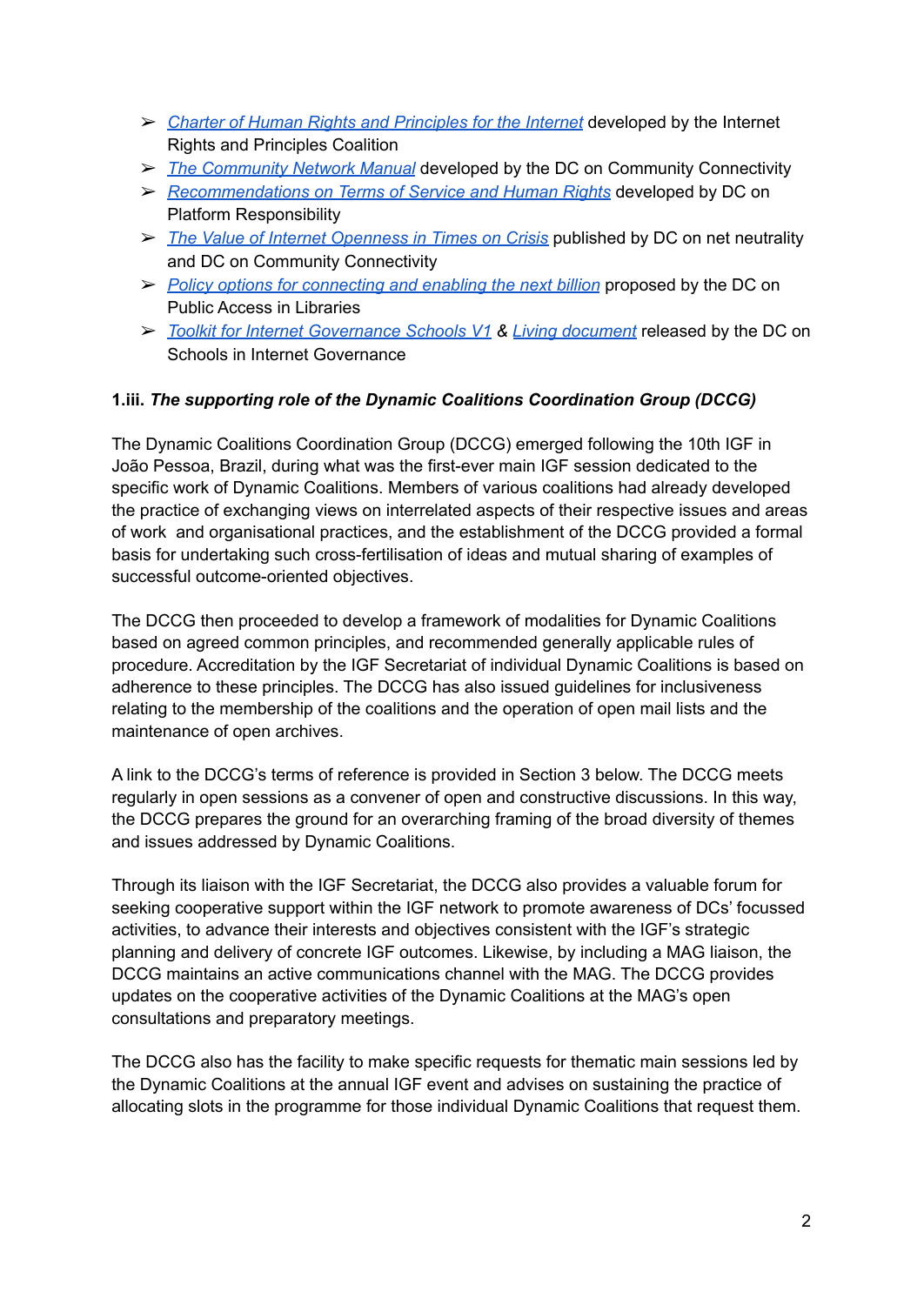## **1.***iv. Next steps for integration of dynamic coalitions in "IGF Plus"*

Consistent with the overall aim of strengthening the IGF in the architecture of digital cooperation, it is important to enhance the inclusion of the Dynamic Coalitions in the "IGF Plus" system as existing channels for exploring and developing tangible outcomes for IGF support and endorsement.

The experience of successive recent IGFs has demonstrated that Dynamic Coalitions have great value as pools of global expertise that can serve as policy incubators for the IGF process committed to enhancing active collaboration amongst the global community of IGF stakeholders. They are well-positioned to flag key current trends, achievements and transformative opportunities in their respective Internet and digital technology fields, and to evaluate the pros and cons of policy options for addressing for example risks to citizens' online welfare and combatting private and public sector cyber-based threats and attacks.

In practical terms, individual Dynamic Coalition coordinators and the DCCG should be included in the Leadership Panel's and the MAG's consultations on the IGF's multi-year strategy, in the decisional process for agreeing priority themes, and in the delivery and cascading of IGF outcomes to policymakers and decision-makers worldwide.

With regard to the annual global IGF meeting, there should accordingly be systematic involvement of representatives of Dynamic Coalitions in the innovative IGF programme planning, and the various activities and events in the IGF's preparatory phases, and developing the IGF multi-year strategy. Similarly, mutually supportive benefits would flow from greater interaction between the Dynamic Coalitions and the global network of national and regional IGFs (the NRIs), in particular with regard to digital capacity building and sustainable development.

Consideration should also be given to developing a network of the Dynamic Coalitions' liaisons with the IGF's Policy Networks and Best Practice Forums (BPFs). This network would also serve to underpin and facilitate the consultations undertaken by the IGF's Leadership Panel, the Experts Group Meeting and the Office of the Envoy on Technology on issues relating for example to the Global Digital Compact and the Summit on the Future.

The DCCG, with the support of the IGF Secretariat, issued a report in 2021 which included proposals outlining suggestions for strengthening DCs and their contribution to IGF processes. The DCCG looks forward to comments from the EGM, and to working with the MAG and the IGF Secretariat on the implementation of these proposals.

## **2.i.** *How Dynamic Coalitions contribute to the annual IGF meeting*

The Dynamic Coalitions contribute to the annual global IGF meeting in three important ways:

- $\triangleright$  Many of the individual DCs are entitled to create their own session programmes during the IGF, linked as much as possible to the themes and subthemes established by the MAG consistent with the remits of their individual areas of focus and scope of activity.
- $\triangleright$  Interested DCs, with the support of the DCCG, hold a joint main session related to the theme of the IGF.
- $\geq$  Some DCs present and promote their outputs within the IGF framework.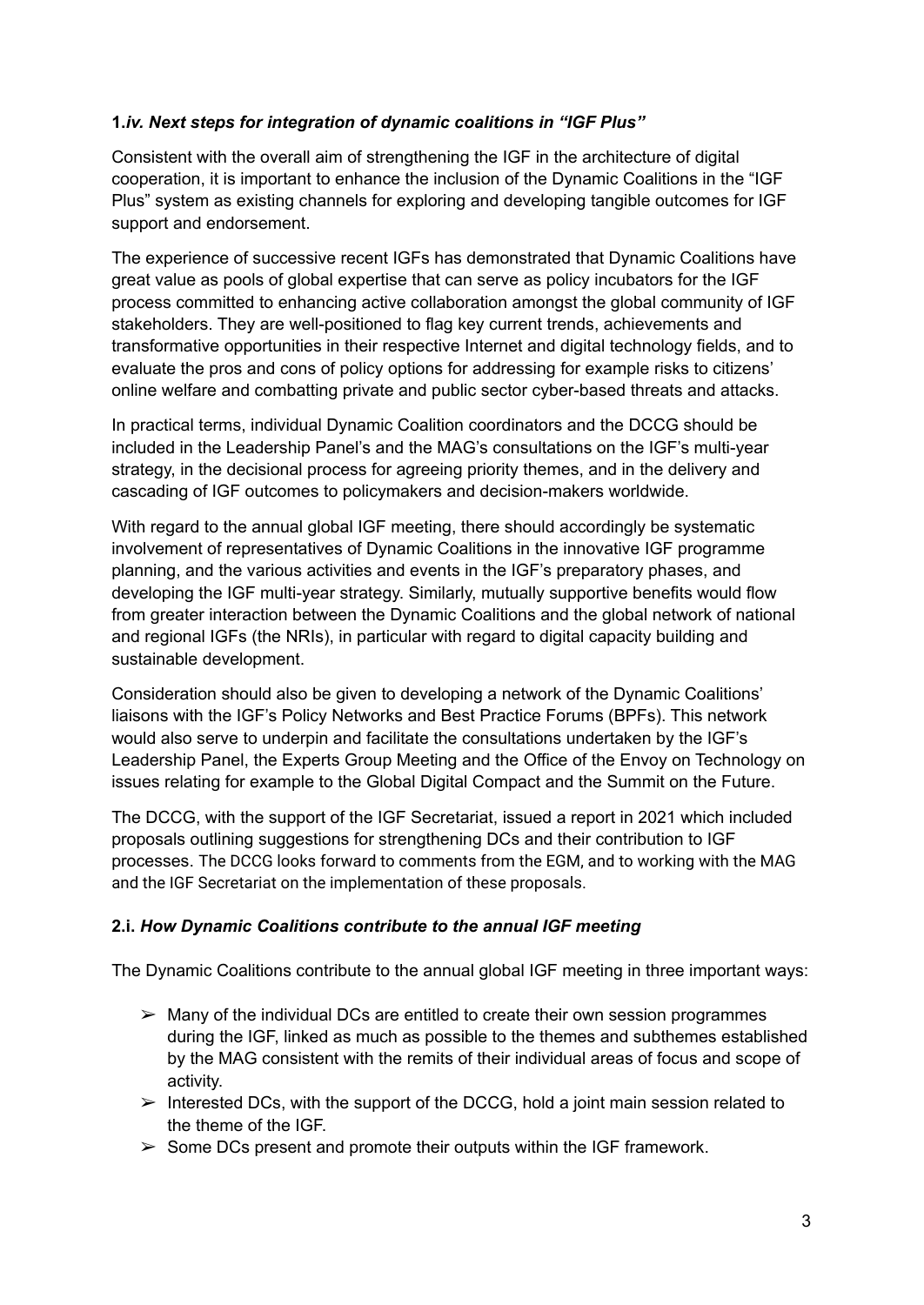#### *2.***ii** *Summary of participation of dynamic coalitions in IGF 2021*

At IGF 2021 in Katowice, 18 Dynamic Coalitions held individual sessions to discuss the Internet policy and digital cooperation issues within their specific remits and focus, to present updates on their work, and to engage in global stakeholder outreach and networking. Pointers to their session outcomes as "*takeaways and calls for action*" are provided in *Annex A* of this paper.

In addition, a Dynamic Coalitions main session on the theme *"Digital Cooperation in Practice: IGF Dynamic Coalitions"* presented a comprehensive overview of how the coalitions contribute to advancing the debates on the main themes of IGF 2021 and related specific issues. The session also included a strategic discussion on how coalitions could contribute in future to broader digital cooperation efforts and a strengthened IGF.

#### *3. Links for further information about IGF Dynamic Coalitions*

Listing of IGF Dynamic Coalitions: <https://www.intgovforum.org/en/content/dynamic-coalitions>

Dynamic Coalitions: Digital Cooperation in Practice (December 2021) Abridged version:: [https://www.intgovforum.org/en/filedepot\\_download/186/18940](https://www.intgovforum.org/en/filedepot_download/186/18940)

Coordination of Dynamic Coalition activities: <https://www.intgovforum.org/en/content/dc-coordination-activities>

Terms of Reference of the Dynamic Coalitions Coordination Group (DCCG): [https://www.intgovforum.org/en/content/terms-of-reference-dynamic-coalitions-dc-coordinatio](https://www.intgovforum.org/en/content/terms-of-reference-dynamic-coalitions-dc-coordination-group-dccg) [n-group-dccg](https://www.intgovforum.org/en/content/terms-of-reference-dynamic-coalitions-dc-coordination-group-dccg)

Dynamic Coalitions Main Session at IGF 2021 *"Digital Cooperation in Practice: IGF Dynamic Coalitions"* :

[http://intgovforum.org/en/content/igf-2021-main-session-digital-cooperation-in-practice-igf-dy](http://intgovforum.org/en/content/igf-2021-main-session-digital-cooperation-in-practice-igf-dynamic-coalitions) [namic-coalitions](http://intgovforum.org/en/content/igf-2021-main-session-digital-cooperation-in-practice-igf-dynamic-coalitions)

## Submitted by the IGF Dynamic Coalitions Coordination Group (DCCG)

25 March 2022

DCCG editing team: Mark Carvell (Internet Standards, Security and Safety Coalition); Jutta Croll (DC on Children's Rights in the Digital Environment); Avri Doria (DC on Schools on Internet Governance); Sorina Teleanu (IGF Secretariat)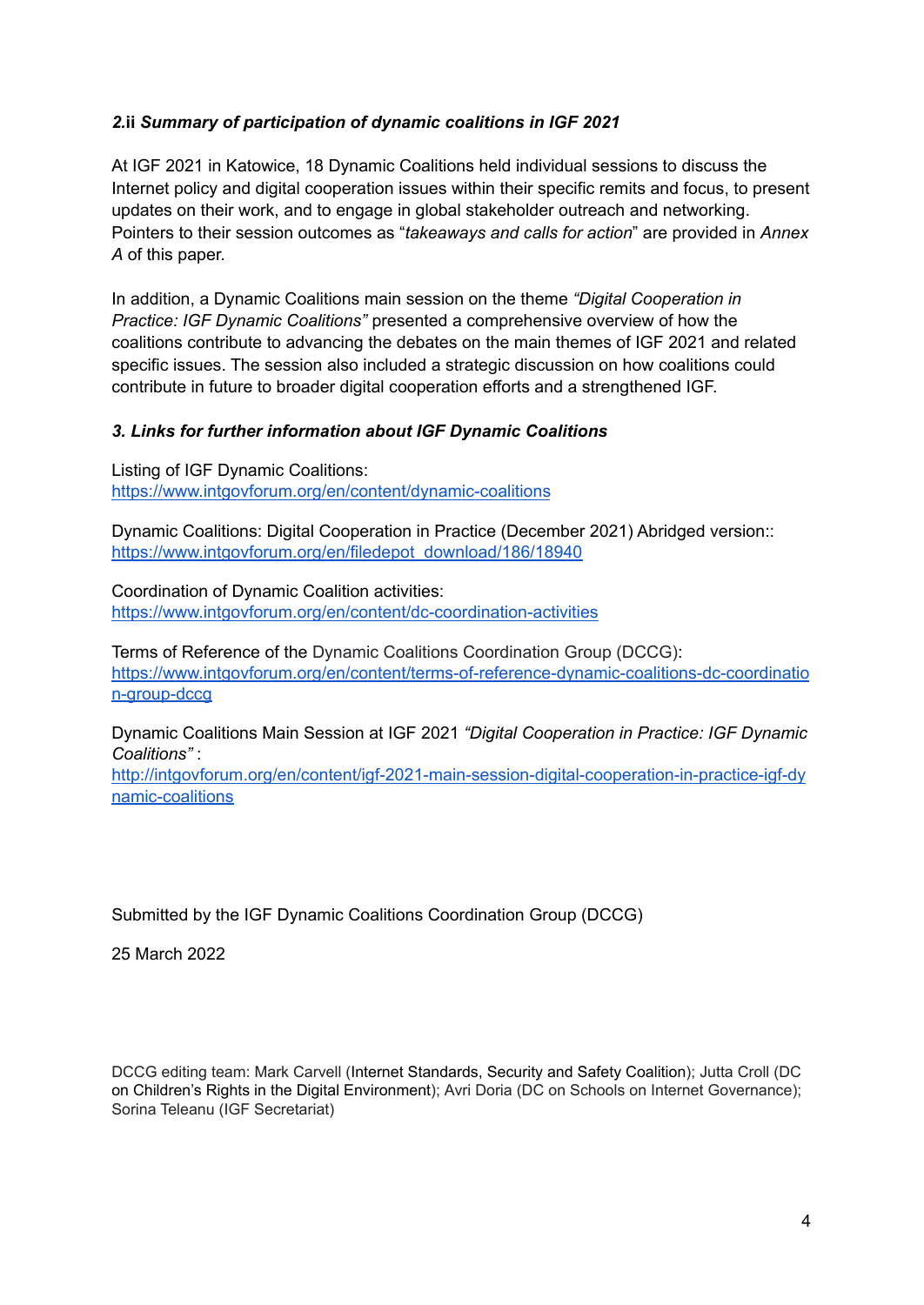*Annex A:*

# **The "takeaways and calls for action" of the Dynamic Coalition sessions held at IGF 2021**

The reports of the DC sessions held at IGF 2021 in Katowice are accessible [here](https://www.intgovforum.org/en/igf-2021-reports?type%5B%5D=dc_session&sort_by=changed_1&sort_order=DESC&feed_me=) and they include the following specific statements of key takeaways and calls for action:

1. DCAD Challenges & [Opportunities](https://docs.google.com/document/d/1rk1mkutmAbQkQUFB0Rkm5PdTAalNybFnI6hEhPxiLHI/edit#heading=h.88xd1cgrizp1) for Persons with Disabilities (PWDs) in a Post Covid **[World](https://docs.google.com/document/d/1rk1mkutmAbQkQUFB0Rkm5PdTAalNybFnI6hEhPxiLHI/edit#heading=h.88xd1cgrizp1)** 

2. DCCOS Regulate or prevent to protect children – a false [dichotomy?](https://docs.google.com/document/d/1rk1mkutmAbQkQUFB0Rkm5PdTAalNybFnI6hEhPxiLHI/edit#heading=h.ro8kn9rrgi12)

3. DC3 [Sustainable](https://docs.google.com/document/d/1rk1mkutmAbQkQUFB0Rkm5PdTAalNybFnI6hEhPxiLHI/edit#heading=h.67nbuknwphh9) Funding Models for Community Networks

4. DC-CIV Internet [Regulation](https://docs.google.com/document/d/1rk1mkutmAbQkQUFB0Rkm5PdTAalNybFnI6hEhPxiLHI/edit#heading=h.ocqq7eb7xvyx) during Crisis One Year Later

5. DC-DDHT Health Matters: Data & [Technology](https://docs.google.com/document/d/1rk1mkutmAbQkQUFB0Rkm5PdTAalNybFnI6hEhPxiLHI/edit#heading=h.az1683h293zs) In The Healthcare Sector

6. DC-Gender Tangled like Wool: Gender, Social & Digital [Inequalities](https://docs.google.com/document/d/1rk1mkutmAbQkQUFB0Rkm5PdTAalNybFnI6hEhPxiLHI/edit#heading=h.xgfhl6o5xzxf)

7. DC-Jobs [Changing](https://docs.google.com/document/d/1rk1mkutmAbQkQUFB0Rkm5PdTAalNybFnI6hEhPxiLHI/edit#heading=h.9sbeqe6ec2uv) Jobs & Skillsets Post COVID - How Internet can Help

8. The IRPC Charter of Human Rights & Principles for the Internet at 10: [Achievements,](https://docs.google.com/document/d/1rk1mkutmAbQkQUFB0Rkm5PdTAalNybFnI6hEhPxiLHI/edit#heading=h.nq6o8jldxu2) [challenges](https://docs.google.com/document/d/1rk1mkutmAbQkQUFB0Rkm5PdTAalNybFnI6hEhPxiLHI/edit#heading=h.nq6o8jldxu2) and what's next?

9. [DC-ISSS:](https://docs.google.com/document/d/1rk1mkutmAbQkQUFB0Rkm5PdTAalNybFnI6hEhPxiLHI/edit#heading=h.l4fta0is5qmd) Making the Internet more secure and safer

10. DC-IUI UNESCO's call to all [stakeholders](https://docs.google.com/document/d/1rk1mkutmAbQkQUFB0Rkm5PdTAalNybFnI6hEhPxiLHI/edit#heading=h.7hvt2vpsmzua) to support ROAM and the DC

11. DCNN Device Neutrality and [Interoperability](https://docs.google.com/document/d/1rk1mkutmAbQkQUFB0Rkm5PdTAalNybFnI6hEhPxiLHI/edit#heading=h.dlmftnd92c4r) for Internet Openness

12. DCPR Platform [Interoperability:](https://docs.google.com/document/d/1rk1mkutmAbQkQUFB0Rkm5PdTAalNybFnI6hEhPxiLHI/edit#heading=h.2f7f25wyfxdn) Understanding a Complex Issue

13. DC-PAL Public Access: Driving a [Community-Based](https://docs.google.com/document/d/1rk1mkutmAbQkQUFB0Rkm5PdTAalNybFnI6hEhPxiLHI/edit#heading=h.c4yfbepoqmew) Development Model

14. DC-SIG Rising to current [challenges](https://docs.google.com/document/d/1rk1mkutmAbQkQUFB0Rkm5PdTAalNybFnI6hEhPxiLHI/edit#heading=h.d4wdjoc3h1vq) facing Schools of IG

15. DC-SIDS The [Pandemic](https://docs.google.com/document/d/1rk1mkutmAbQkQUFB0Rkm5PdTAalNybFnI6hEhPxiLHI/edit#heading=h.otwqjfjmcg9) Internet: Ensuring SIDS do not fall behind

16. [DC-Sustainability](https://docs.google.com/document/d/1rk1mkutmAbQkQUFB0Rkm5PdTAalNybFnI6hEhPxiLHI/edit#heading=h.1e648i8loxkf) Internet governance and news media sustainability

17. YCIG Youth in the [decision-making](https://docs.google.com/document/d/1rk1mkutmAbQkQUFB0Rkm5PdTAalNybFnI6hEhPxiLHI/edit#heading=h.jom3czc0o69o) process: hear us!

18. DC on Data and [Trust](https://docs.google.com/document/d/1rk1mkutmAbQkQUFB0Rkm5PdTAalNybFnI6hEhPxiLHI/edit#heading=h.rfgypx2jvbd3)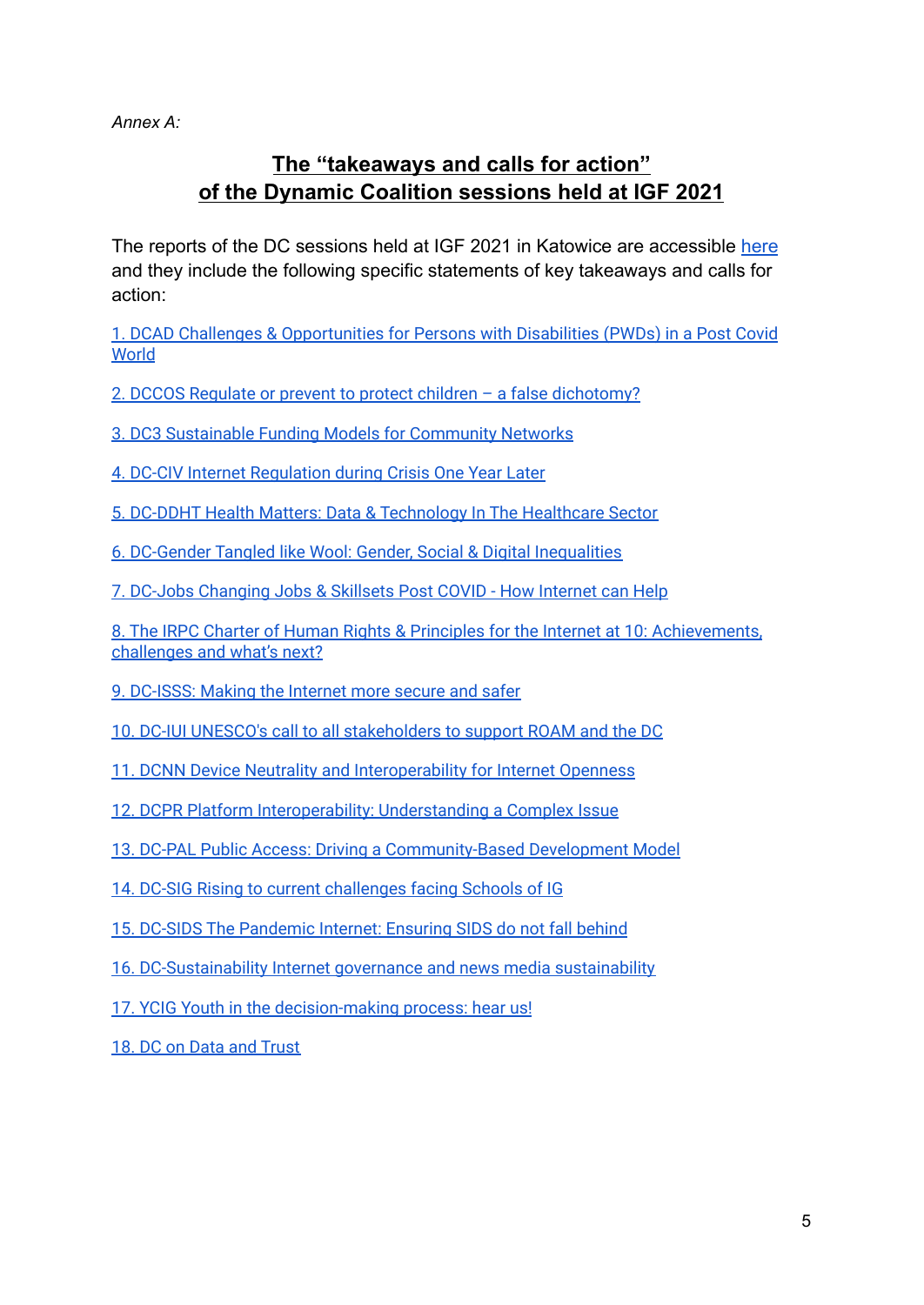*Annex B:*

# **Descriptions of all currently active Dynamic Coalitions**

## **Descriptions of DCs**

## **1. Dynamic Coalition on Accessibility and Disability (DCAD)**

DCAD works to (a) promote accessibility as a pre-condition for the participation of persons with disabilities in the IGF and related activities, and other Internet governance processes, and (b) to ensure that ICT accessibility is included in the key debates around Internet governance and digital policy, in order to build a future where all sectors of the global community have equal access to the information society. The coalition advises and collaborates with the IGF Secretariat and various national and regional IGF initiatives to ensure that their processes and meetings are accessible.

## **2. Dynamic Coalition on Blockchain Technologies (DC-Blockchain)**

DC-Blockchain is dedicated to raising awareness about current trends and policy developments regarding blockchain, and providing a platform for discussion on related best practices, policies and regulations. The coalition also aims to elaborate a model framework on blockchain technologies to cover: (a) the application of existing legal and oversight regimes to financial applications of blockchain; (b) smart contracts or selfexecuting transactions and interactions between humans and machines or between multiple entities which are automatically enforced by the underlying code of the technology; and (3) decentralised autonomous organisations that offer new forms of participatory governance and economic activity.

## **3. Dynamic Coalition on Children's Rights in the Digital Environment**

While the Internet can be a wonderfully positive tool for children, it also exposes them to risks, and therefore needs to be addressed at global, regional and national levels to ensure all children can benefit safely from the opportunities that internet and associated technologies can bring. The members of the Dynamic Coalition on Children's Rights in the Digital Environment (formerly Dynamic Coalition on Child Online Safety), believe in the importance of advocating for and positioning children's rights to protection, provision and participation within the agenda of the Internet Governance Forum.

## **4. Dynamic Coalition on Community Connectivity (DC3)**

DC3 is dedicated to fostering multistakeholder analysis of the various types and models of community networks, with the aim of identifying and promoting best practices and sustainable approaches to Internet connectivity in the context of communities. DC members have been engaged in discussions on principles, norms, rules and programmes that are meant to shape the evolution and use of Internet connectivity via community networks.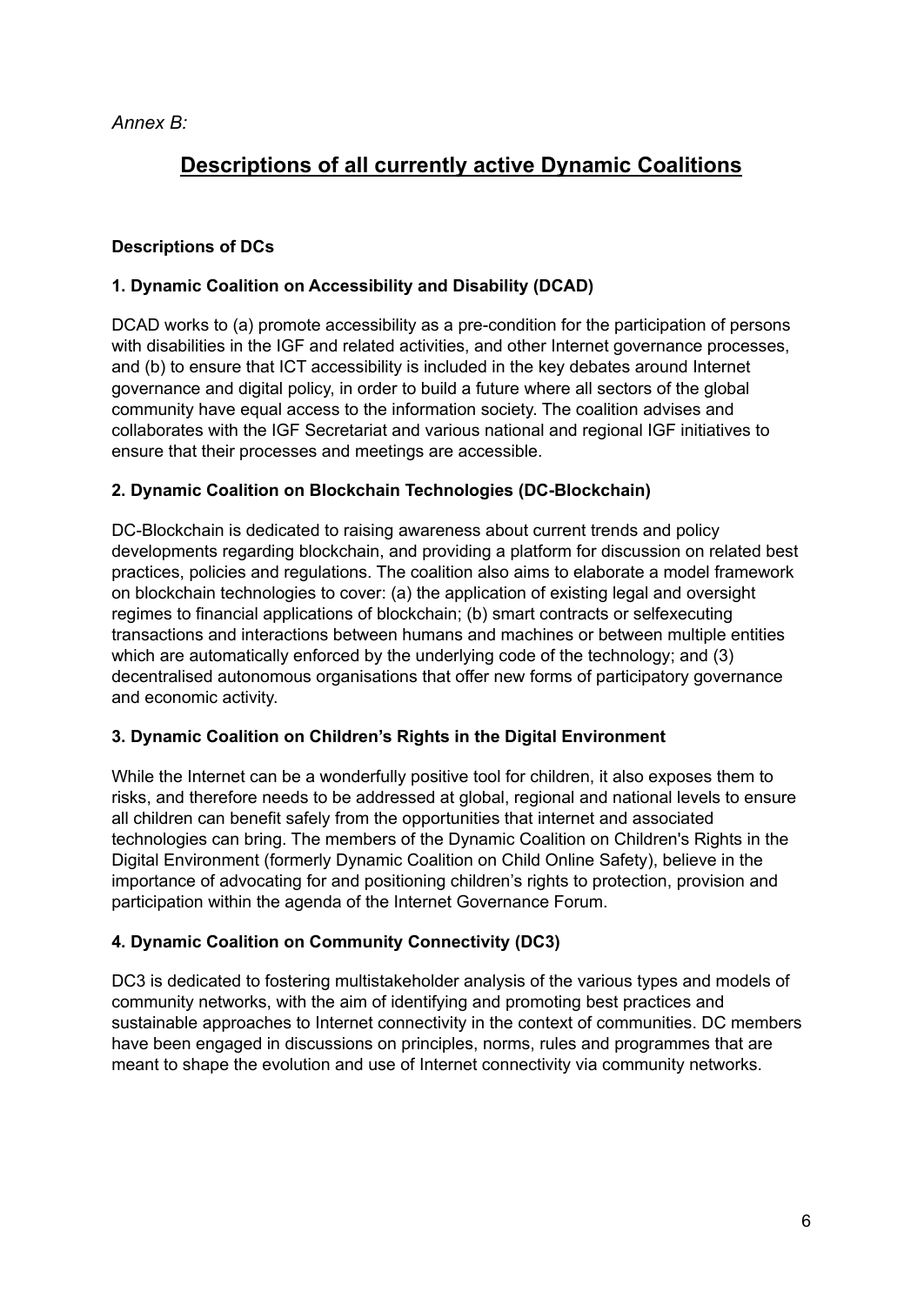## **5. Dynamic Coalition on Core Internet Values (DC-CIV)**

DC-CIV is focused on defining and emphasising core Internet values – technical architectural values by which the Internet was built, as well as 'social' values that emerge from the way the Internet works. Coalition members strive for a commitment to the core Internet values across stakeholder groups, and seek to promote these values as a reference standard for Internet policy.

## **6. Dynamic Coalition on Data and Trust (DC-DT)**

DC-DT encourages an inclusive policy dialogue among stakeholders interested in exploring issues of data and trust in the online environment, and the extent to which actors in one segment of the ecosystem can take effective action to curb abuse in other segments. The coalition's aim is to deepen understanding of issues of data and trust, build consensus, and identify best practices and other actions to improve quality of data and information. It also showcases voluntary industry initiatives aimed at raising quality of data and enhancing trust.

## **7. Dynamic Coalition on Data Driven Health Technologies (DC-DDHT)**

DC-DDHT works to facilitate a multistakeholder dialogue on issues related to e-Health, m-Health (mobile), and e-Wellness Technologies, so as to seek common ground on related values, principles, ethics, norms, culture, standards, and best practices. DC activities include providing guidance and interpretations, risk management, advocacy and making recommendations for data standards, best practices and providing input into other related and associated policies and legislation.

## **8. Dynamic Coalition on DNS Issues (DC-DNSI)**

DC-DNSI brings together stakeholders to share information and exchange best practices on domain name system (DNS) related policy challenges and, if desired, produce non-binding, tangible outputs. Examples of issues explored by the coalition include the universal acceptance of domain names and internationalised domain names; promotion of and awareness raising around Domain Name Security Extensions (DNSSEC); and reviewing mechanisms to minimise Internet fragmentation from emerging regulations such as those on privacy, data localisation, and data access.

## **9. Dynamic Coalition on Gender and Internet Governance (DC-Gender)**

DC-Gender aims to ensure that gender perspectives are included in key debates around Internet governance issues, such as content regulation, privacy, access, freedom of expression. The coalition works to promote women's visibility at the IGF and related fora; to conduct research and input on the main topics of IGF debates; to support capacity building of gender advocates and to promote more effective linkages between local, regional and global initiatives on gender and information society.

## **10. DC on Innovative Approaches to Connecting the Unconnected**

The Dynamic Coalition on Innovative Approaches to Connecting the Unconnected seeks to collect and disseminate information about innovative technological and business practices that help provide last mile connectivity as well as explore various supply and demand side drivers of adoption in unconnected communities. Their output includes case studies and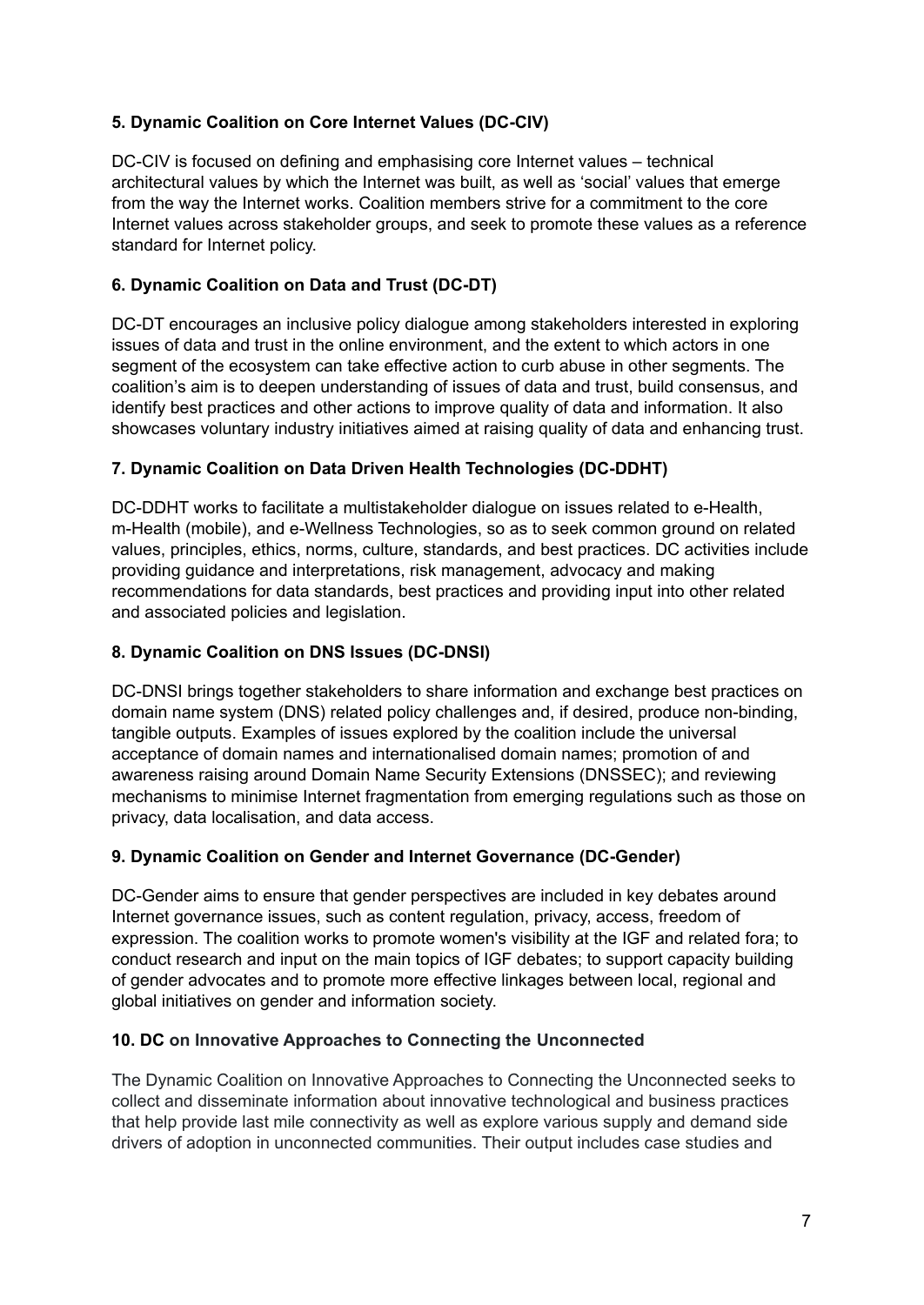project database that tie to the ways in which the ICT innovations affect the UN Sustainable Development goals .

## **11. DC on Internet and Jobs (DC-Jobs)**

The DC on Internet and Jobs looks at the potential impact of technologies and tools built to leverage the Internet, on jobs. The work is motivated by the realisation of the need for sustainable and responsible automation, the potential of the Internet to create jobs, and to boost local economies.

## **12. DC on the Internet of things (DC-IoT)**

The DC Internet of Things examines Good Practice which aims at developing loT systems, products, and services taking ethical considerations into account from the outset, in the development, deployment and use phases of the life cycle, thus finding an ethical, sustainable way ahead using loT to help to create a free, secure and rights enabling based environment: a future we want. The Dc has produced a paper that discusses IOT Good Practice Policies.

## **13. Internet Rights and Principles Dynamic Coalition (IRPC)**

The IRPC functions as a platform for multistakeholder dialogue and collaboration, bringing together organisations and individuals who work to uphold human rights in the online environment and to root Internet governance processes and systems in human rights standards. The coalition has been focusing on translating existing human rights to the internet environment to build awareness, understanding and a shared platform for mobilisation around rights and principles for the Internet.

## **14. Internet Standards, Security and Safety Coalition (IS3C)**

The aim of the global coalition on Internet Standards, Security and Safety (IS3C) is to make online activity and interaction more secure and safer through addressing the gaps in the deployment of security-related Internet standards and best practices. The coalition is undertaking research to develop policy recommendations, guidelines and toolkits in support of this objective. The specific areas of current focus are i. Internet of Things (IoT) security by design; ii. education and skills; iii. public and private sector procurement and supply chains as a driver for adoption of security-related standards.

## **15. Dynamic Coalition on Internet Universality Indicators (DC-IUI)**

DC-IUI seeks to engage with stakeholders worldwide to promote free, open and accessible Internet for all and provide a space for multistakeholder dialogue and collaboration. The coalition is intended to serve as an umbrella platform for facilitating collaboration on countries' alignment to UNESCO's ROAM principles via national assessments and implementation of recommendations to harness Internet and advanced technologies' potential to achieve the 2030 sustainable development agenda.

## **16. Dynamic Coalition on Network Neutrality (DC-NN)**

The goal of DC-NN is to educate, inform and disseminate information on current trends and policy developments with regard to network neutrality. It provides a discussion arena aimed at scrutinising the various nuances of the network neutrality debate, so as to contribute to the elaboration of best practices, policies and regulations. As a promoter of network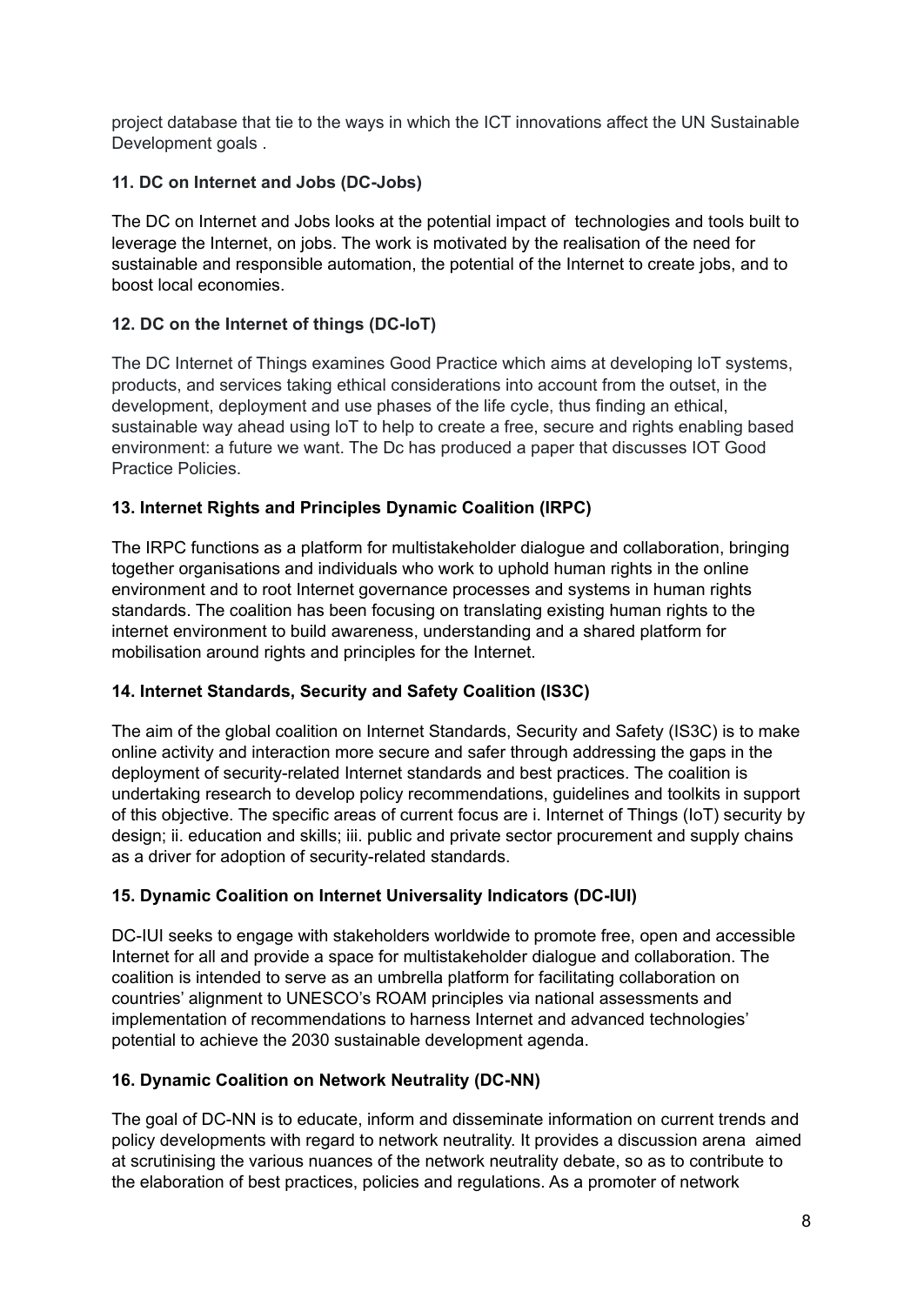neutrality principles, the DC advocates for an open and secure Internet, accessible to all people.

## **17. Dynamic Coalition on Platform Responsibility (DC-PR)**

DC-PR was formed with the goal of fostering cooperative multistakeholder efforts to elaborate concrete and interoperable solutions to protect the rights of platform users. As such, the coalition works to stimulate debate regarding what can be considered to be the responsible behaviour of platform providers. Activities undertaken so far include an analysis of the application to digital platforms of the UN Guiding Principles on Business and Human Rights, and the development of a set of recommendations on core dimensions of platform responsibility.

## **18. Dynamic Coalition on Public Access in Libraries (DC-PAL)**

DC-PAL facilitates action and policy dialogue to leverage public access – shared, low-or no-cost access to the internet and ICT in libraries and similar facilities – to power digital inclusion. The coalition also acts as a hub for learning and exchange around the ways public access solutions are leveraged to support key policy goals in the information society – including digital skills- building, equitable access to digital content, sustainable development, employment and education, and others.

## **19. Dynamic Coalition on Schools on Internet Governance (DC-SIG)**

The work of the DC-SIG is focused on bringing the many schools of Internet Governance into dialogue on effective and useful methods for initiating and maintaining such schools. The work focuses on curricular and operational aspects of such schools. While not defining requirements for such schools, or similar programs, it does strive to give enough information to help schools make their own decisions based on a foundation of what has worked for other schools and programs.The DC-SIG has developed and continues work on several living documents the describe this foundation and collects materials and experience from those who run current schools.

#### **20. Dynamic Coalition on Small Island Developing States in the Internet Economy (DC-SIDS)**

DC-SIDS was established to create new networks and contacts enabling actors in small island developing states (SIDS) in the Pacific and the Caribbean to share experiences, interests and concerns about Internet developments within their nations and regions. The coalition provides SIDS with a space for dialogue, firstly amongst themselves, and then with the wider global community, on a broad range of issues relating to, and affecting issues such as the modernization of critical Internet and infrastructural resources, the economics of telecommunications service provision, and telecom and Internet service pricing. The joint Pacific-Caribbean group have held intersessionals as proposed during the Global IGF session, and are planning their first joint IGF during 2022.

## **21. Dynamic Coalition on the Sustainability of Journalism and News Media (DC-Sustainability)**

DC-Sustainability aims to provide a space for – and encourage participation by – the journalism, news media, press freedom, journalism support, and media development sectors in local, national, regional, and international Internet governance and digital policy